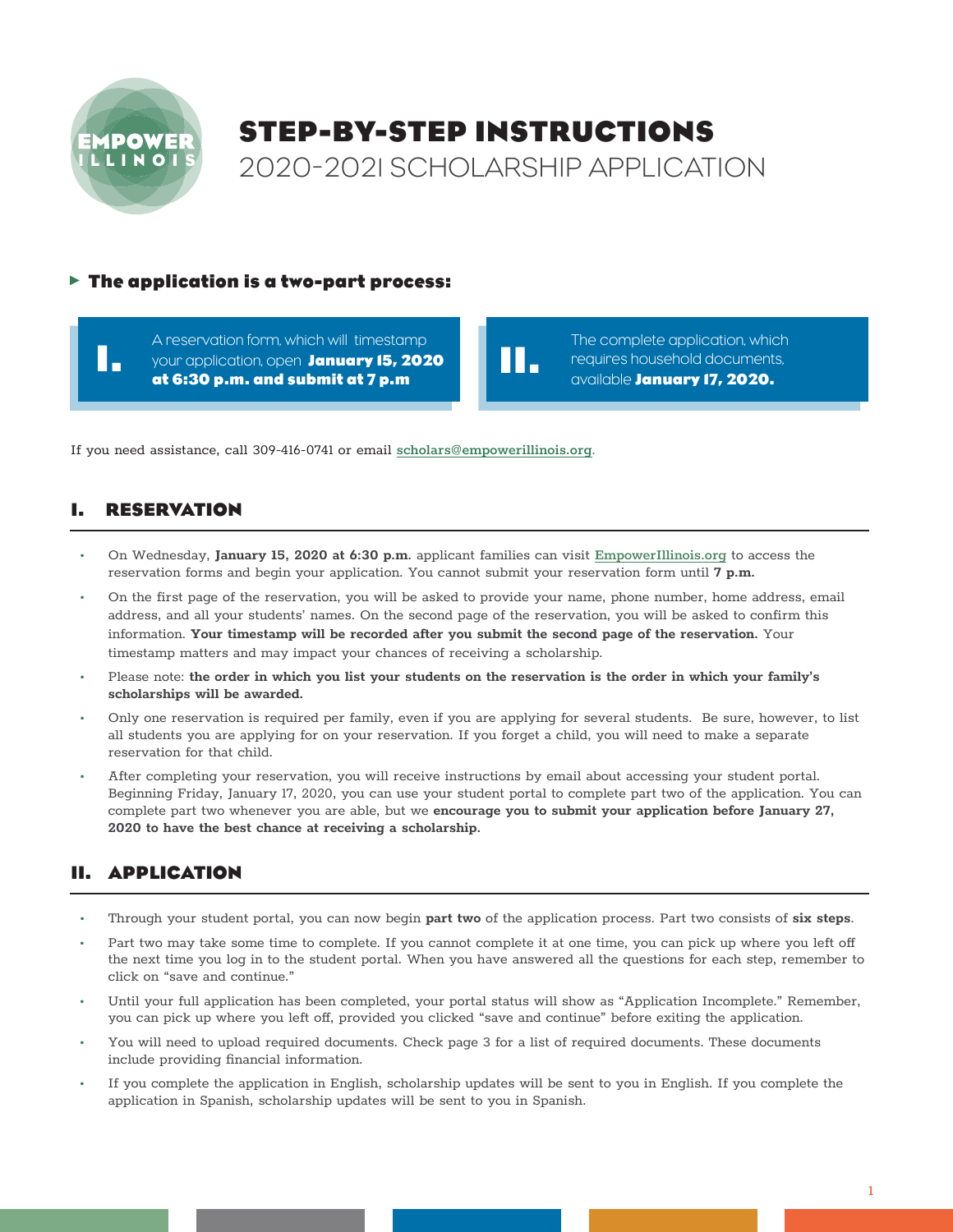

- Step 1 will determine your eligibility. You will be asked to provide your address, income information, and some household details. You will also need to provide information about **each** child who would like to apply for a scholarship.
- If a student is **not** eligible, you will receive a notice explaining why.
- If a student **is** eligible, you will receive a "thumbs up." Please click "continue" to complete the entire application.



- Step 2 requests information about parents or custodians. You will need to provide your name, date of birth, address, relationship to applicant(s), and your work status.
- You must provide this information for both parents or custodians, if there is more than one.



## **Household Financial Information**

- Step 3 requests household financial information. You will need to answer questions about your tax status including:
	- Did your household file your federal taxes in 2018 or 2019?
	- » If you do not have a Form 1040, did you or any adult members of your household receive a Form 1099? If so, please total the amounts that appear on your Form 1099s.
	- » Do you have a Form 1040 or 1099? If not, please total the amount from the most recent paystub or W-2 from all employers for all adult members of your household.



#### **Student Information**

- Step 4 requests information about the student applicants. It is very important to provide information for **every student** who wishes to apply for a scholarship.
- You will be asked to provide basic information about the student's education and learning abilities.
- You must also select your choice of schools, in order of preference. Scholarships are awarded when funds at your school become available. We will make every effort to match students with their first-choice school. If you only have one school that you are interested in attending, please only list that school on your application.

```
STEP
05
```
## **Required Documentation**

- Step 5 requests documents to verify your income and your address. We will accept a PDF or clear photo of these documents.
- **• Before you begin this step, you must have ALL veriication documents ready**. You will need to upload them electronically, with your application.